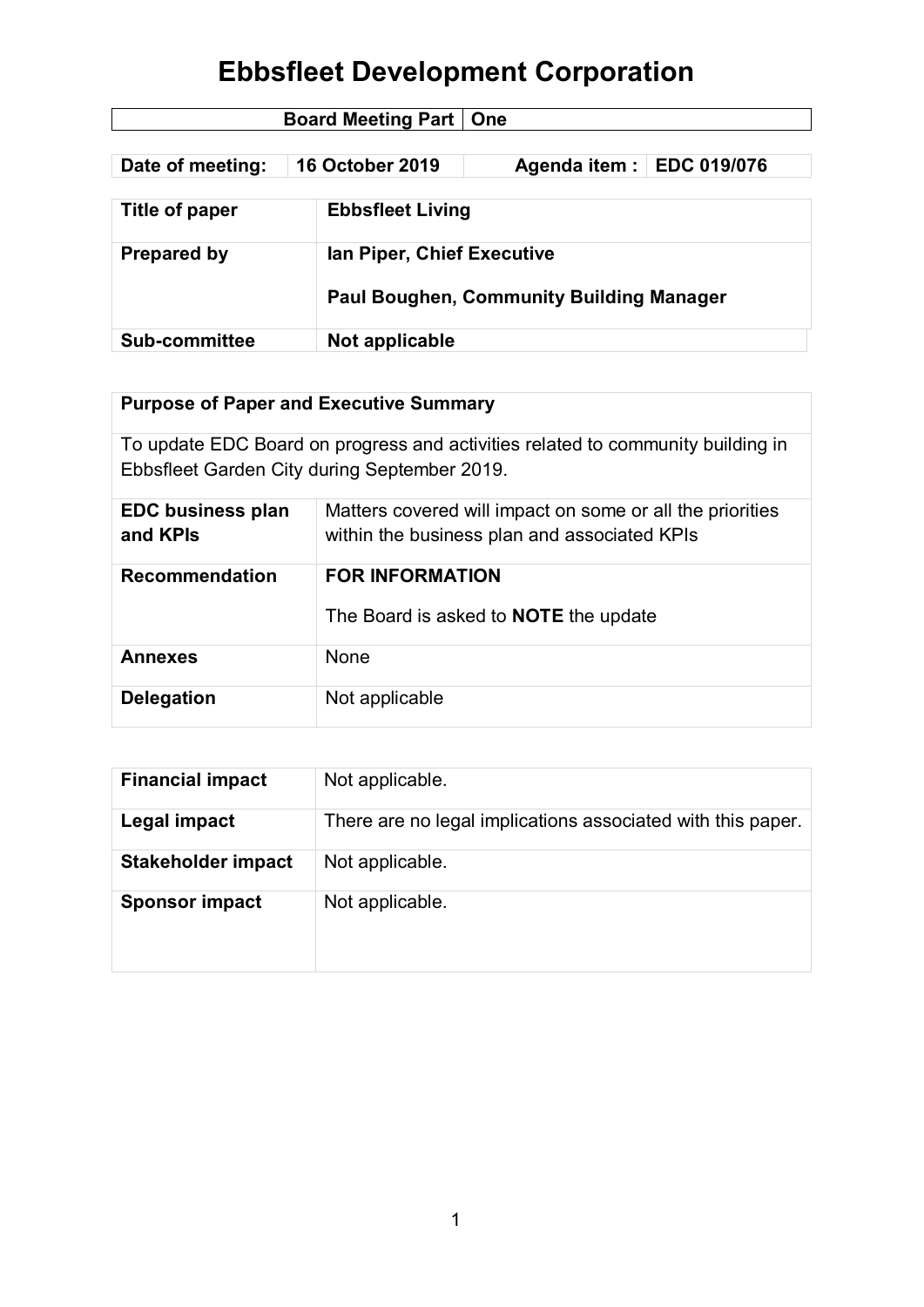| <b>Board Meeting Part   One</b> |                 |                           |  |
|---------------------------------|-----------------|---------------------------|--|
|                                 |                 |                           |  |
| Date of meeting:                | 16 October 2019 | Agenda item : EDC 019/076 |  |

#### **Community building activities and events during September 2019**

- 1. The EDC Board visited two of the community projects that we have supported via the Community Investment Fund in September; including both the new edible garden space at St Peter and St Paul Church Centre in Swanscombe and Cherry Orchard Primary Academy in Castle Hill. We hope board members enjoyed the visit and certainly our community groups and the school team were very pleased to have met you.
- 2. In September, the Community Investment fund has released funds in support of a project which will commence shortly in Swanscombe. Swanscombe and Greenhithe Town Council and the Construction Youth Trust will work with a group of young people from Ebbsfleet Academy to refurbish a community building in the town; raising awareness of careers in construction and supporting those young people to develop new skills. This project is a continuation of a refurbishment project delivered by the Construction Youth Trust in 2018 (pictured below).



3. The Edible Ebbsfleet Network came together for a meeting in September and heard from Gary Stott from the Incredible Edible network. Our edible and community garden projects from Eastgate, Ebbsfleet International, St Mary's Greenhithe, St Peter and Paul Swanscombe and Northfleet were all represented and the group discussed their shared priorities for the network over the year ahead. Representatives from Ebbsfleet International commented that they enjoyed working with EDC and commended the Development Corporation's approach to local collaboration and empowerment.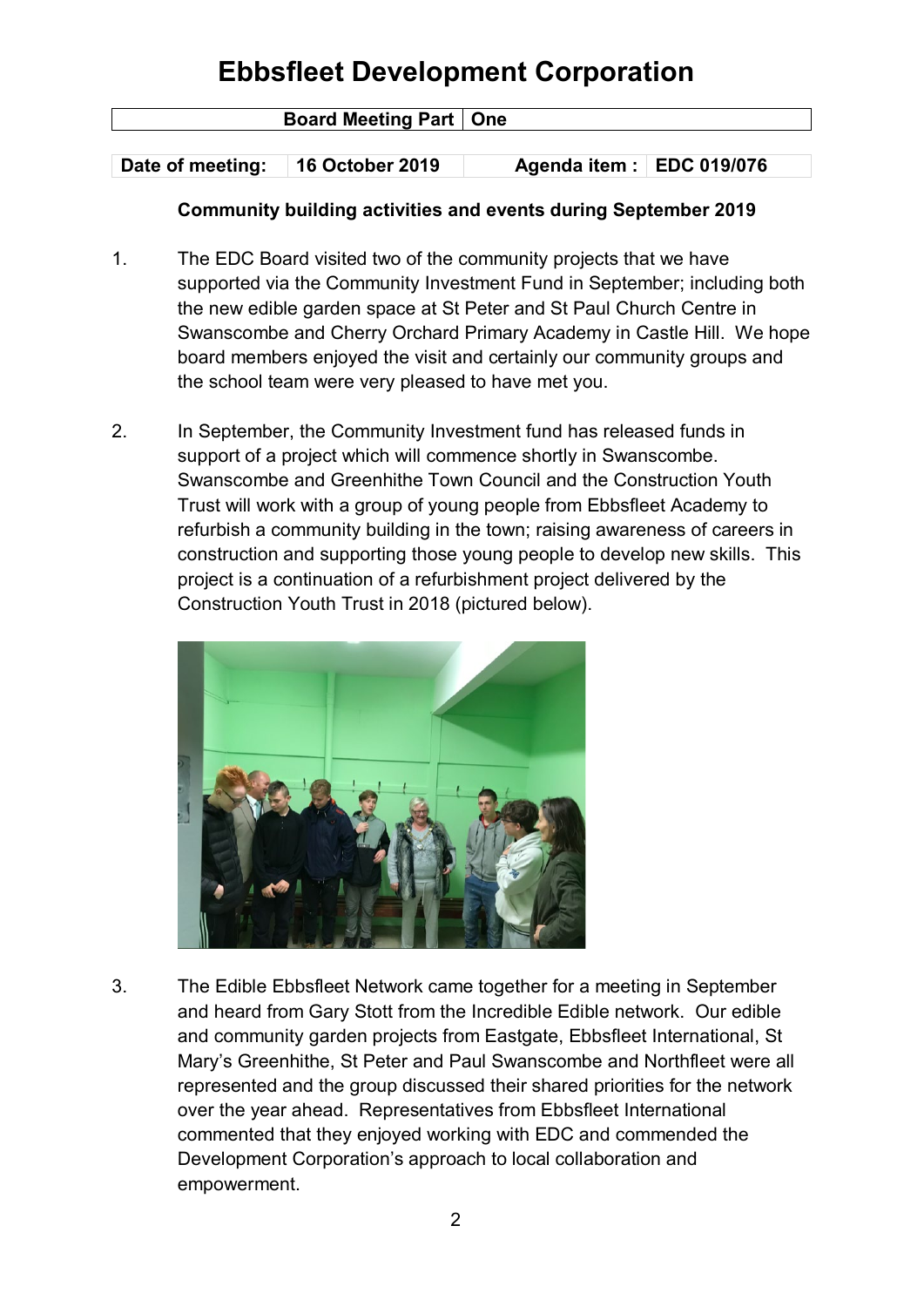| <b>Board Meeting Part   One</b> |                        |                           |  |
|---------------------------------|------------------------|---------------------------|--|
|                                 |                        |                           |  |
| Date of meeting:                | <b>16 October 2019</b> | Agenda item : EDC 019/076 |  |

4. Following our community events in August and September, we will be engaging with residents on Castle Hill over the end of the year to collaboratively design a new edible and community garden space on Castle Hill (visual below).



5. Works have now commenced delivery of environmental improvements to the communal external areas and the Stonebridge Road entrance to the Wallis Park estate in Northfleet. EDC, Gravesham Council's Housing Dept and One Public Estate secured the funds which are now being allocated on a new entrance way to the estate, clearance of overgrown vegetation (pictured below) and installation of new play equipment; encouraging local young people to keep active.

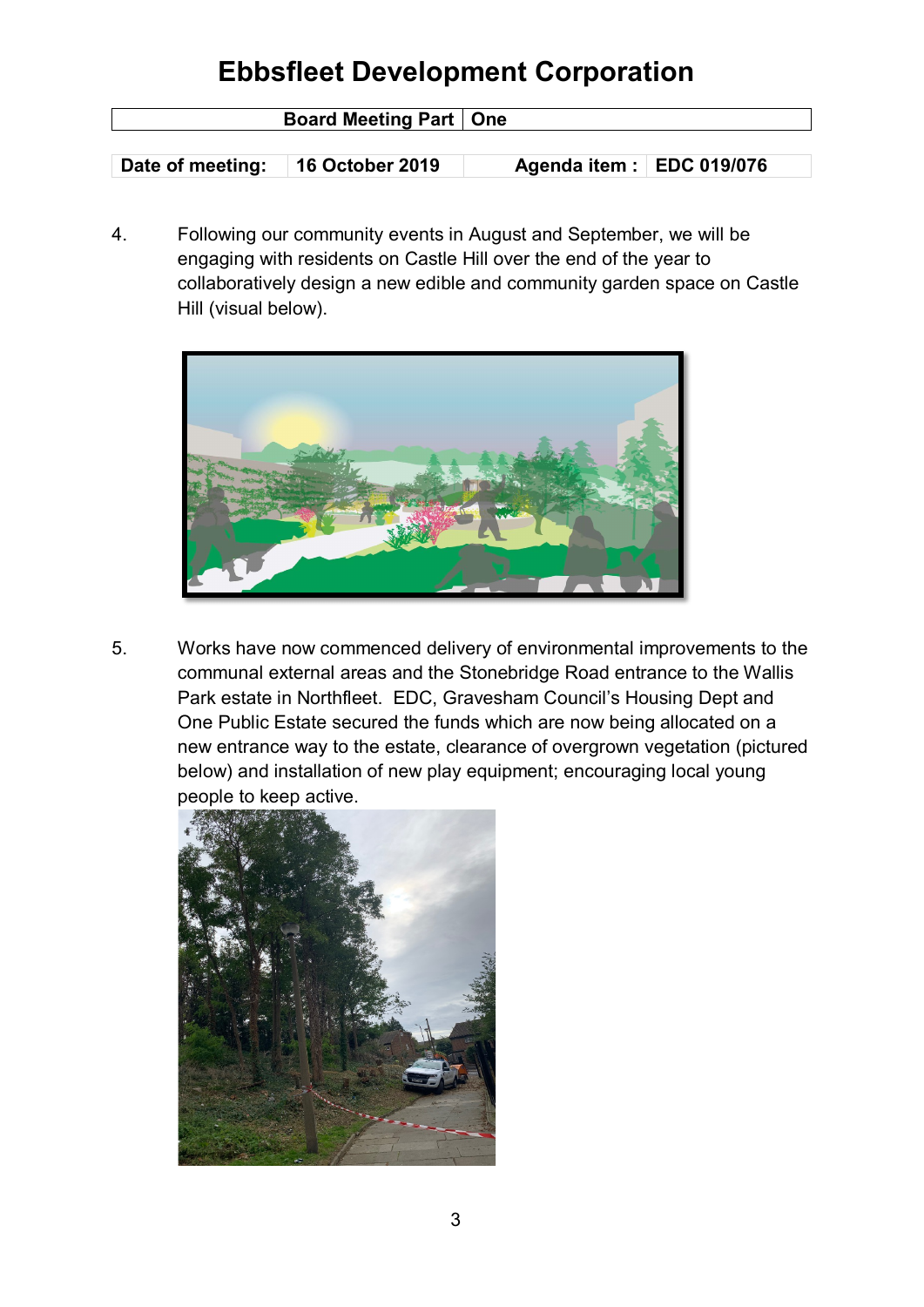| <b>Board Meeting Part   One</b> |                 |                           |  |
|---------------------------------|-----------------|---------------------------|--|
|                                 |                 |                           |  |
| Date of meeting:                | 16 October 2019 | Agenda item : EDC 019/076 |  |

#### **Update on Ebbsfleet Garden City Community Board**

6. Following the discussion at the September Board meeting, a process to recruit community members on to the new board is imminent with a view to holding an inaugural meeting in the New Year, 2020.

#### **Stakeholder updates**

7. EDC has presented an update to Southfleet Parish Council. Key topics discussed included- housing delivery, health service provision and innovation, the Highways England A2 junction improvement works and EDC's placemaking work.

#### **Upcoming local events:**

- 8. Maritime Academies Trust (the school operators for the primary school on Ebbsfleet Green) will be running a series of community engagement events on Ebbsfleet Green, to engage with the local community around the new primary school. Their first event will be a teddy bears' picnic on Sunday 13<sup>th</sup> October.
- 9. Following intervention by EDC, we have ensured that Henley Camland, who are required to deliver a number of pieces of public art through their planning permission, have agreed to engage appropriately with the local community to developing the next couple of pieces. As a result, the Castle Hill Public Art collaboration event is to be held as an opportunity is for local residents to help develop the next phase of public art for Castle Hill. They will work with a local artist and Groundwork to develop ideas and themes which will shape the artist brief.